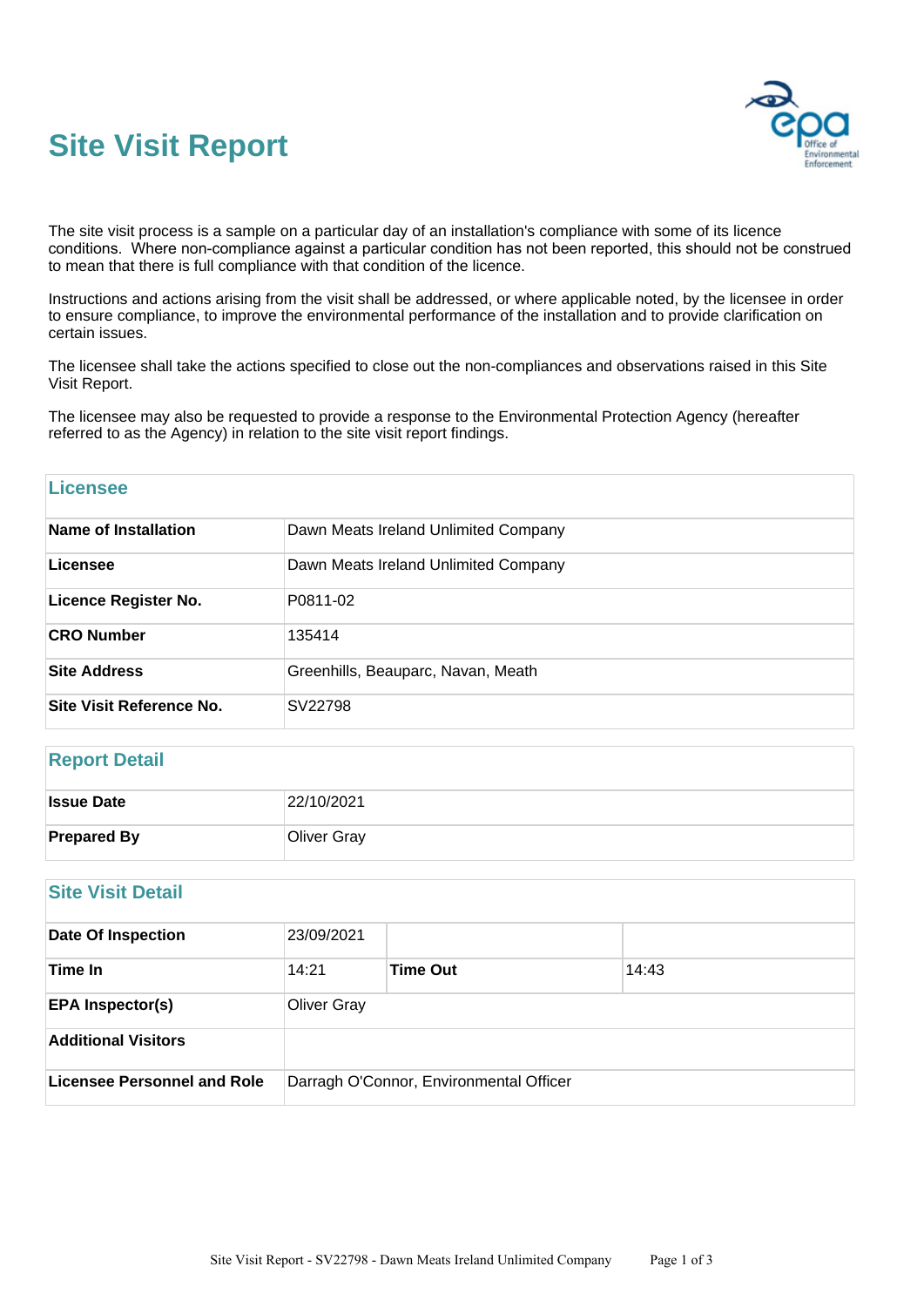# **Summary**

The Agency carried out this site visit to investigate a number of complaints in relation to noise.

The licensee was found to be in compliance with its Licence in relation to the areas inspected during the site visit. One observation was raised in relation to the noise complaints.

# **Site Areas Inspected**

The following areas were inspected at the time of the site visit:

- Waste water lagoons
- Dissolved Air Flotation (DAF) unit
- Refrigeration condensers (behind maintenance workshop)
- Yard areas.

The following off-site areas were also inspected on the day:

• Vicinity of complainant's residence (Ref. No.'s COM0013691, COM013848, COM013922 and COM013927).

# **Documents Inspected**

No documents were inspected at the time of the site visit.

# **1. Site Specific Issues**

|     |                  | <b>Answer</b> | Condition<br><b>Number</b> | Non<br><b>Compliance</b> | <b>Observation</b> |
|-----|------------------|---------------|----------------------------|--------------------------|--------------------|
| 1.1 | Noise complaints | Checked       | $ 4.1.5.2 \& 6.15$         |                          | Yes                |

#### **Comment / Action Required**

Site visit to follow up on complaints received by the Agency, Ref. No.'s COM013691, COM013848, COM013922 and COM013927, all relating to noise.

Noise from the generator on a refrigeration trailer that was parked in the yard was audible off-site at the site entrance to the north east of the site. However, this noise was not audible in the vicinity of the complainant's residence. The licensee stated that any refrigeration trailers parked overnight would be switched over to electricity to minimise any noise emissions, as per Condition 6.20 of the Licence. The licensee also stated that a noise survey was due to be carried out.

The licensee is reminded that no emissions from the activities carried on at the site shall result in an impairment of, or an interference with amenities or the environment beyond the installation boundary or any other legitimate uses of the environment beyond the installation boundary.

#### **Action Required**

The licensee shall submit the noise survey report to the Agency through EDEN as a Licensee Return (Monitoring Returns) within one month of the survey taking place.